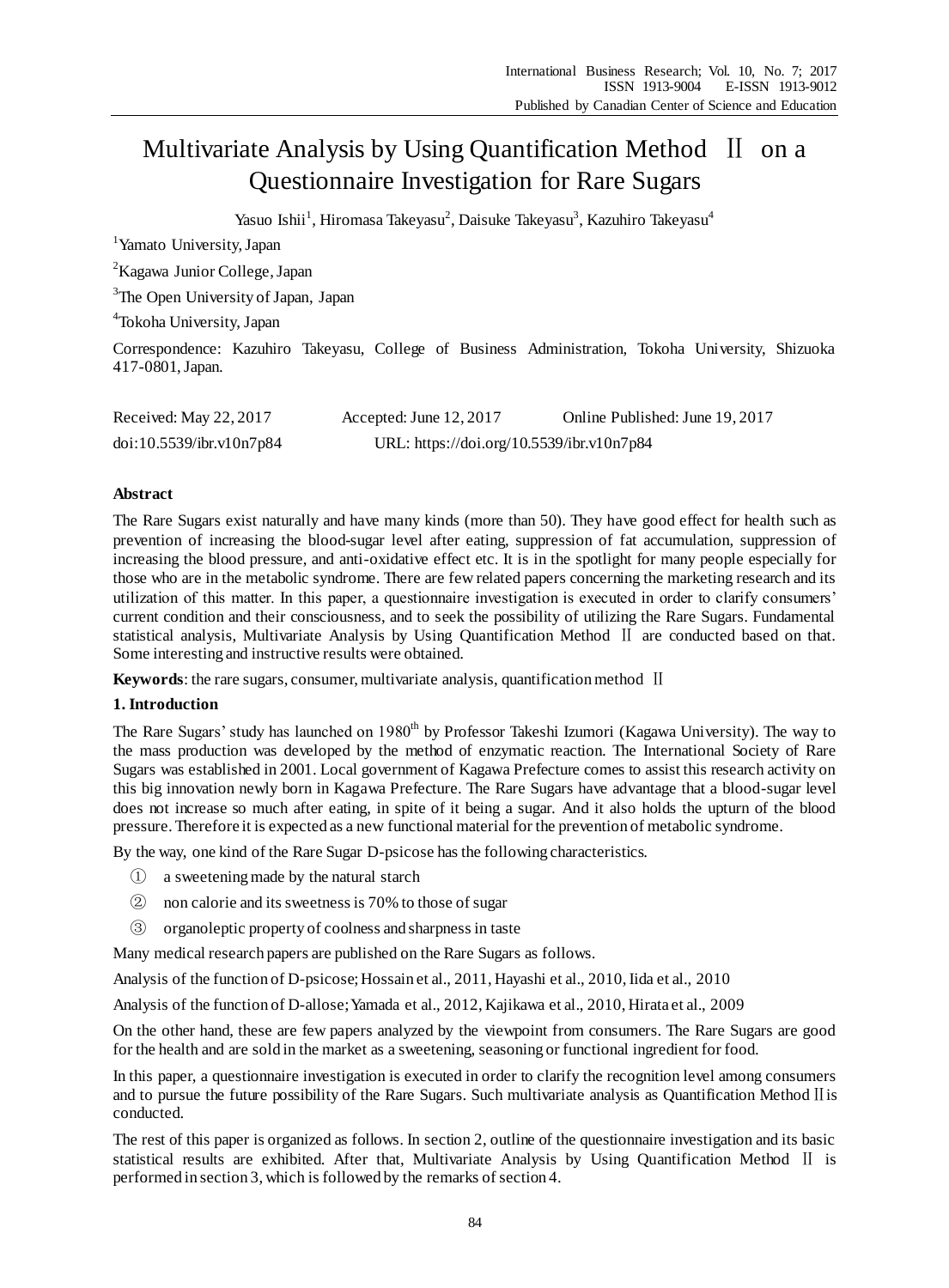#### **2. Outline and the Basic Statistical Results of the Questionnaire Research**

## *2.1 Outline of the Questionnaire Research*

A questionnaire investigation is executed to the student of Kagawa Junior College in order to clarify the recognition level among consumers and to pursue the future possibility of the Rare Sugars. The outline of the questionnaire research is as follows. The questionnaire sheet is attached in Appendix.

| (1) | Scope of investigation | : Student of Kagawa Junior College                |
|-----|------------------------|---------------------------------------------------|
| (2) | Period                 | : April – June 2015                               |
| (3) | Method                 | $\therefore$ Leave until called for               |
| (4) | Collection             | : Number of distribution $186$                    |
|     |                        | Number of collection 186 (collection rate 100.0%) |
|     |                        | Valid answer 186                                  |
|     |                        |                                                   |

#### *2.2 Basic Statistical Results*

Now, we show the main summary results by single variable.

**(1)** Basic characteristics of answerers

Q32. Sex

| Male   |                                      |            | 19                | 11                                                                                                         |                                                               |           |                                      |           |
|--------|--------------------------------------|------------|-------------------|------------------------------------------------------------------------------------------------------------|---------------------------------------------------------------|-----------|--------------------------------------|-----------|
| Female |                                      |            | 154               | 89                                                                                                         |                                                               |           |                                      |           |
| Total  |                                      |            | 173               |                                                                                                            |                                                               |           |                                      |           |
|        |                                      |            |                   |                                                                                                            |                                                               |           |                                      |           |
| $\%$   |                                      |            |                   |                                                                                                            |                                                               | $\%$      |                                      |           |
| 80.3   |                                      | Student    |                   |                                                                                                            | 171                                                           | 98.8      |                                      |           |
| 19.1   |                                      | Officer    |                   |                                                                                                            | $\theta$                                                      | 0         |                                      |           |
| 0      |                                      |            |                   |                                                                                                            | $\theta$                                                      | $\theta$  |                                      |           |
| 0      |                                      |            |                   |                                                                                                            | $\theta$                                                      | 0         |                                      |           |
| 1      |                                      |            |                   |                                                                                                            | 0                                                             | 0         |                                      |           |
| 0      |                                      | Part timer |                   |                                                                                                            | 0                                                             | 0         |                                      |           |
| 100    |                                      | Housewife  |                   |                                                                                                            | 1                                                             | 0.6       |                                      |           |
|        |                                      |            |                   |                                                                                                            | 1                                                             | 0.6       |                                      |           |
|        |                                      | Total      |                   |                                                                                                            | 173                                                           | 100       |                                      |           |
|        |                                      |            |                   |                                                                                                            |                                                               |           |                                      |           |
|        |                                      | $\%$       |                   |                                                                                                            |                                                               |           |                                      | $\%$      |
|        | 65                                   | 38.0       |                   |                                                                                                            |                                                               |           | 21                                   | 12.2      |
|        | 52                                   | 30.4       | Slightly think so |                                                                                                            |                                                               |           | 64                                   | 37.4      |
|        | 24                                   | 14.0       | Cannot say either |                                                                                                            |                                                               |           | 65                                   | 38.0      |
|        | 15                                   | 8.8        |                   |                                                                                                            |                                                               |           | 15                                   | 8.8       |
|        | 15                                   | 8.8        | Do not think so   |                                                                                                            |                                                               |           | 6                                    | 3.5       |
|        | 171                                  | 100        | Total             |                                                                                                            |                                                               |           | 171                                  | 100       |
|        | Q25. Do you take interest in a diet? | Frequency  |                   | Frequency<br>Q34. Occupation<br>Company Employee<br>Clerk of Organization<br>Independents<br>Not Filled in | $\%$<br>100<br>Think it very much<br>Slightly do not think so | Frequency | Q26. Are you careful for the health? | Frequency |

As is shown in the above-mentioned table, female students take the majority, therefore 70% of them have interest in diet and nearly half of them are careful for the health.

**(2)** Summary result for the main items

A. Q1 Do you know the Rare Sugars?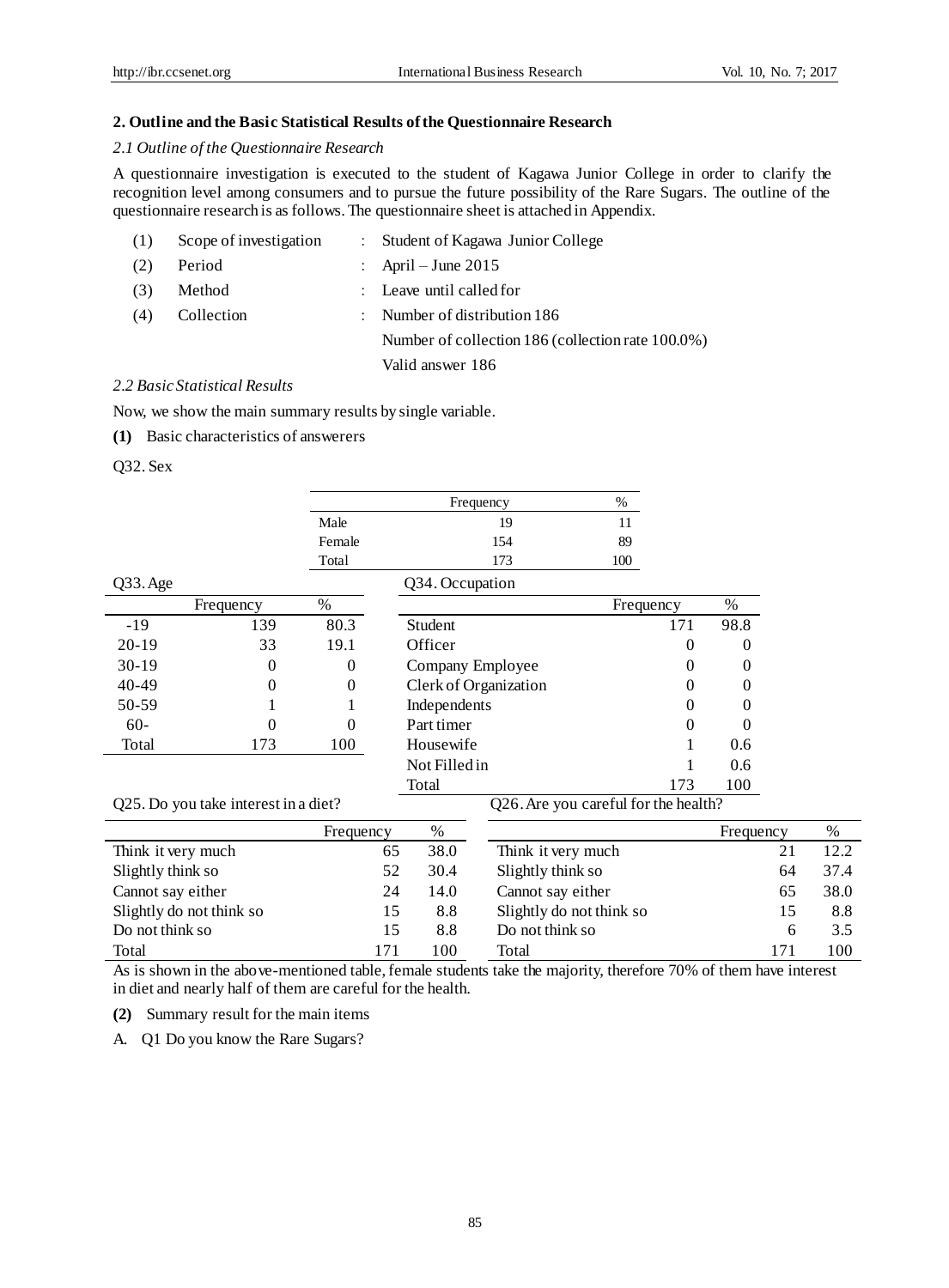

Figure 2.1. Q1 Do you know the Rare Sugars?

Nearly 90% of them knew the Rare Sugars.

B. Q6 Have you drunk or eaten the food in which the Rare Sugars are included?



Figure 2.2. Q6 Have you drunk or eaten the food in which the Rare Sugars are included?

Nearly 2/3 of them answered that they have experienced the Rare Sugars.

C. Q7 Was the Rare Sugar effective after using it for more than one month?



Figure 2.3. Q7 Was the Rare Sugar effective after using it for more than one month?

23% answered that the Rare Sugar was effective after using it for more than one month. On the contrary, 12 % said that it was not effective. While 2/3 have chosen "cannot say either". They cannot grasp the distinct effect in the short time usage.

D. Q8 Do you want to try to eat or drink the food in which the Rare Sugar is included?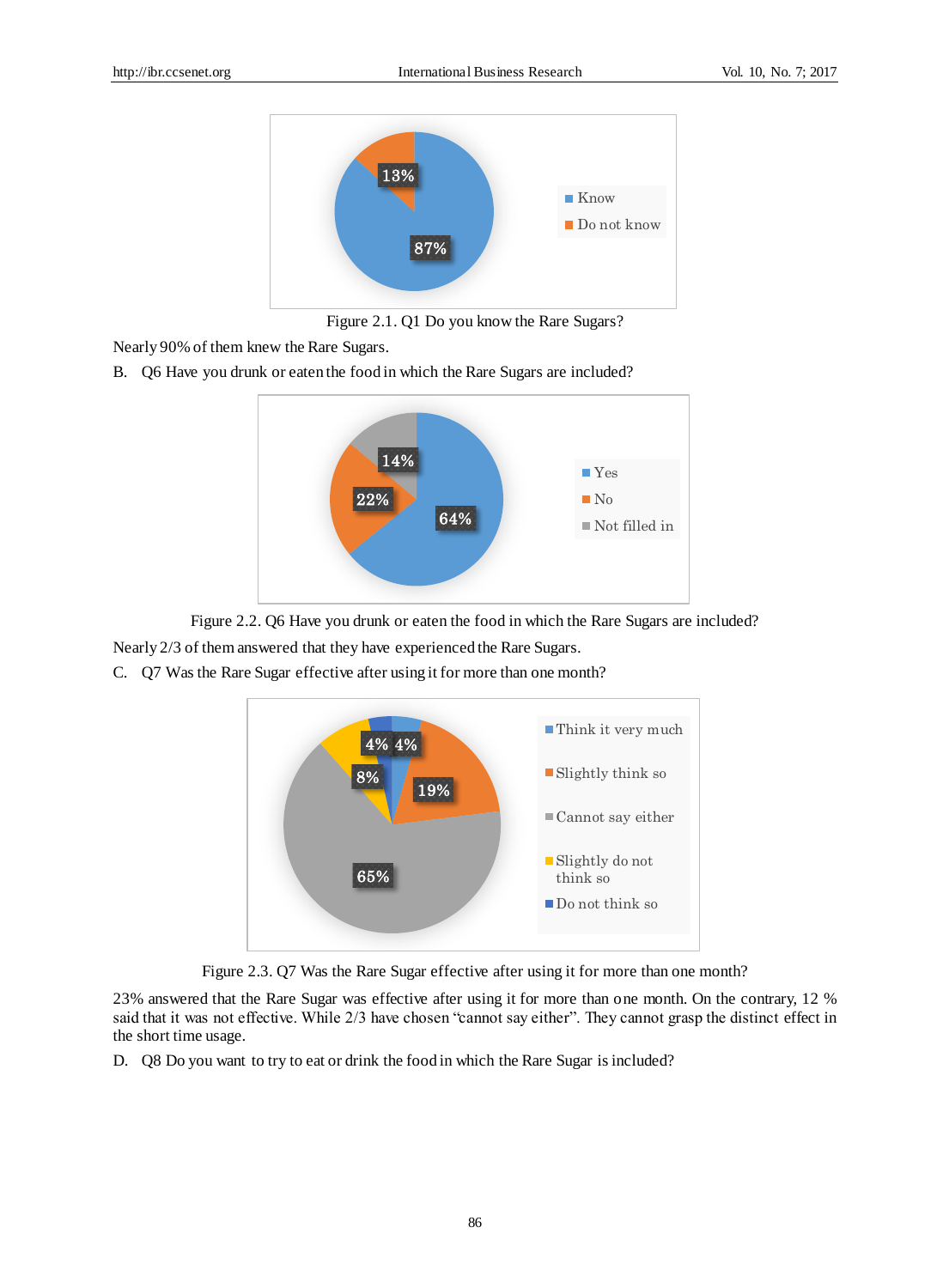

Figure 2.4. Q8 Do you want to try to eat or drink the food in which the Rare Sugar is included? Nearly 70% of them answered that they want to eat or drink the food in which the Rare Sugar is included. E. Q10-15 How do you want to use the Rare Sugar?



Figure 2.5. How do you want to use the Rare Sugar?

Consumers want to use the Rare Sugar in various aspects such as "as a supplement", "can easily use it with a recipe", "as a tool for treatment" and "in the cooking".

F. Q16-22 Anxiety in using the Rare Sugar



Figure 2.6. Q16-22 Anxiety in using the Rare Sugar

They feel anxiety in using the Rare Sugar because "Not so popular", "Cannot find food in the shop", "Seems to be expensive", "Cannot have confidence that it is safe for anybody" and "Surrounding people do not use it so often". These imply that the suppliers should dispatch much more information which removes the anxiety consumers hold.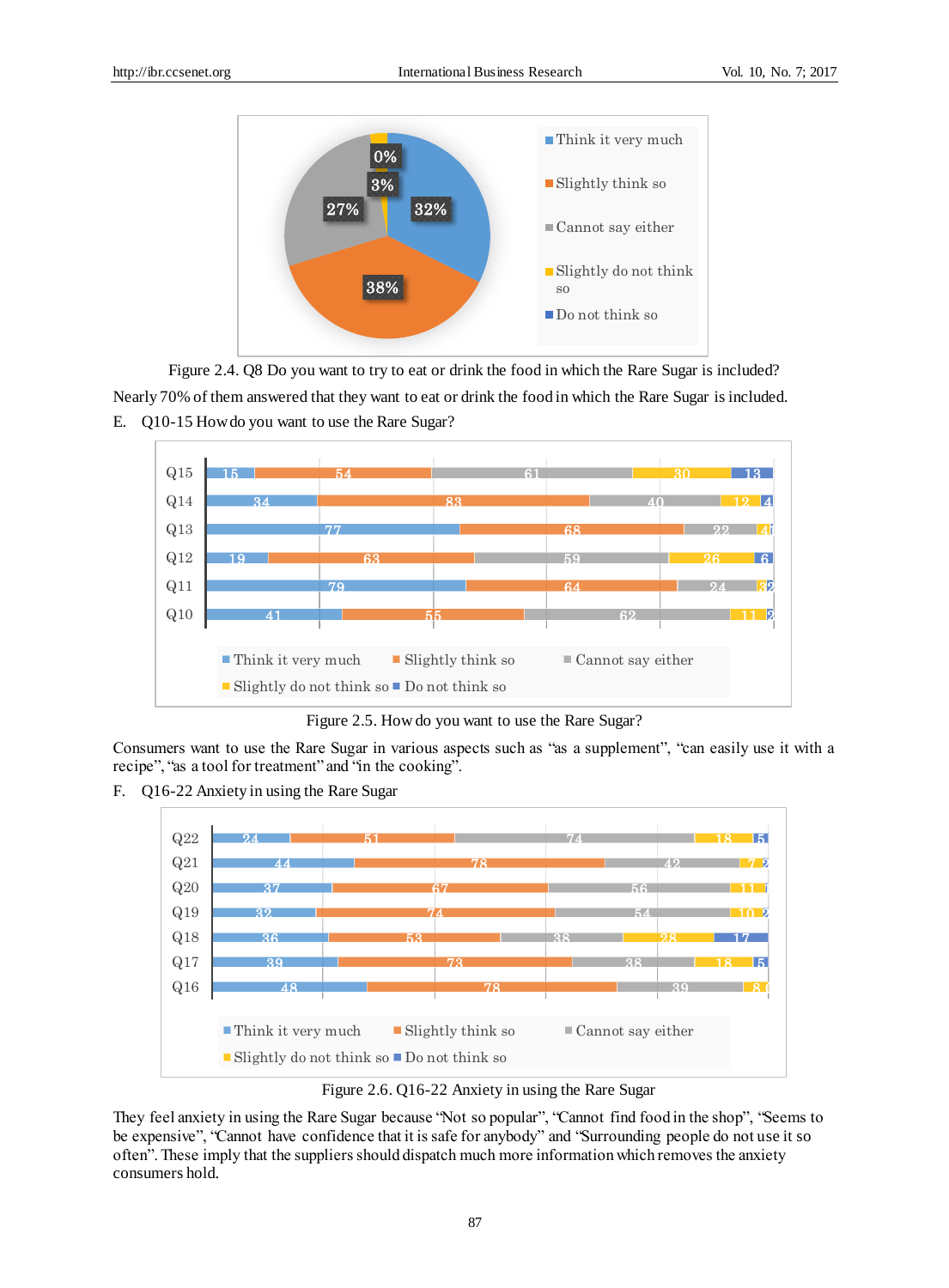#### **3. Multivariate Analysis by Using Quantification Method** Ⅱ

Multivariate Analysis by Using Quantification Method II is conducted on the following six points.

A. Q7:Q10-15

- B. Q8:Q10-15
- C. Q25:Q10-15
- D. Q25:Q16-22
- E. Q26:Q10-15
- F. Q26:Q16-22
- *3.1 Q7. Q10-15*

Discrimination analysis by Quantification Method II is executed. Outer criterion is set Q7 "Was the Rare Sugar effective?". Explanation variables are set for Q10-15 "How do you want to use the Rare Sugar?".

Eigenvalue is exhibited in Table 3.1 and Wilks' Lambda is exhibited in Table 3.2.

Table 3.1. Eigenvalue

|                          | Function | Variance (%)<br>Eigenvalue |      |          | Accumulation<br>$(\%)$ | Canonical<br>Correlation    |
|--------------------------|----------|----------------------------|------|----------|------------------------|-----------------------------|
|                          |          | $.194^{\rm a}$             |      | 100.0    | 100.0                  | .403                        |
| Table 3.2. Wilks' Lambda |          |                            |      |          |                        |                             |
|                          | Test     | Wilks' Lambda              |      | $\chi^2$ | Degree of<br>Freedom   | Significance<br>probability |
|                          |          |                            | .838 | 17.894   |                        | .007                        |

From Table 3.1, canonical correlation coefficient is 0.403 and it is not so high. But from Table 3.2, Wilks' Lambda is 0.838 and is 0.007 in Significance probability therefore it is statistically significant by 5 % significance level. Coefficient of standardized canonical discrimination function is exhibited in Table 3.3 and its graph is exhibited in Figure 3.1.

Table 3.3.Coefficient of standardized canonical discrimination function



Figure 3.1. Chart of the Coefficient of standardized canonical discrimination function

From Table 3.3 and Figure 3.1, the biggest factor of contribution statistics concerning the effect of the Rare Sugar is Q10"Want to use it in cooking" and the next one is Q12" Want to use it as a seasoning", which means "How to use it as a food".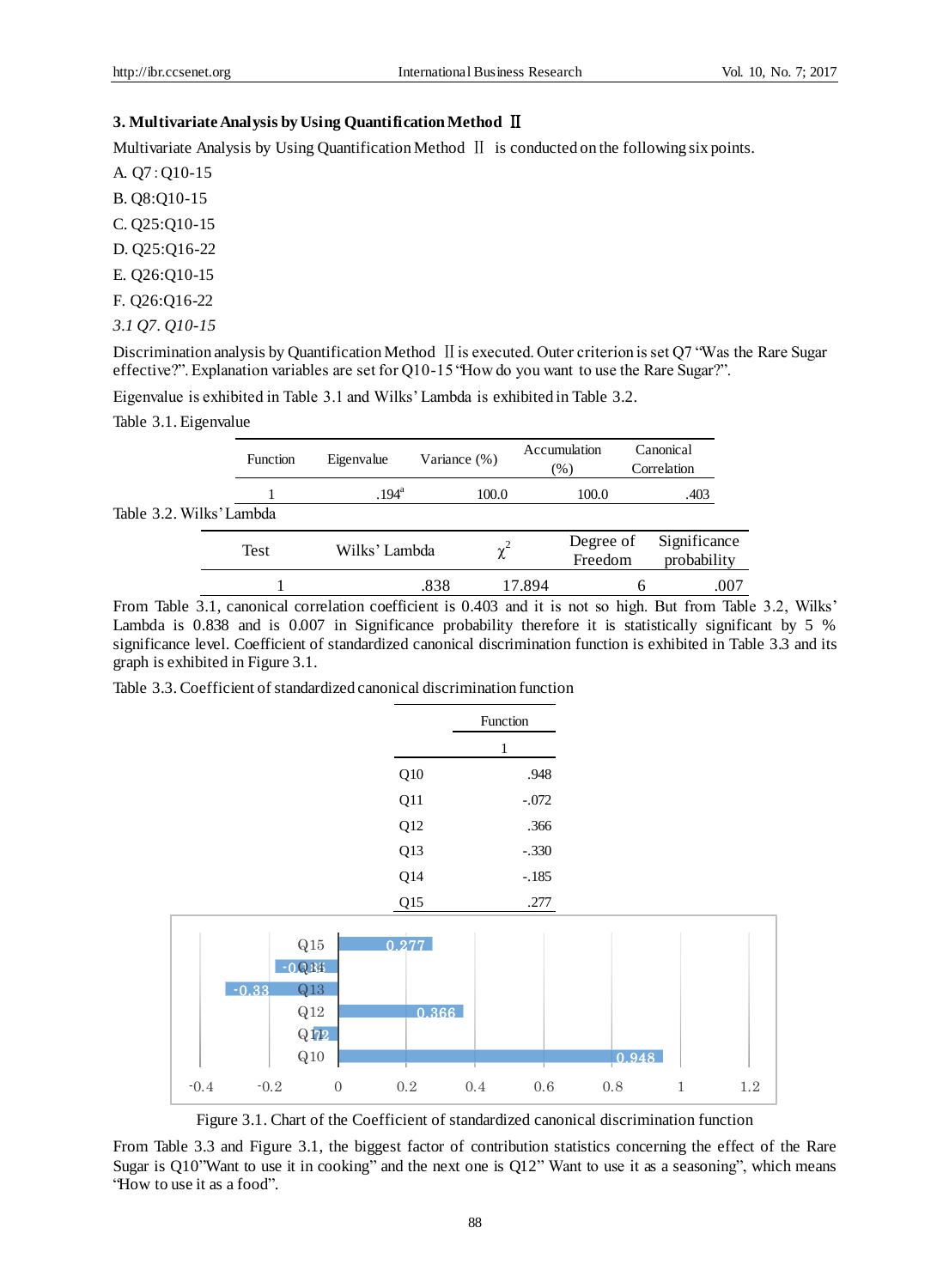In Table 3.4, non-standardized coefficient of canonical discrimination function is exhibited. Discrimination function is exhibited in (3.1) based on this.

|                 | Function |
|-----------------|----------|
|                 |          |
| O <sub>10</sub> | 2.087    |
| Q11             | $-.210$  |
| O <sub>12</sub> | .731     |
| O <sub>13</sub> | $-1.032$ |
| O <sub>14</sub> | $-.393$  |
| O <sub>15</sub> | .570     |
| (Constant)      | $-2.972$ |

 $Z = -2.972 + 2.087Q10 - 0.210Q11 + 0.731Q12 - 1.032Q13 - 0.393Q14 + 0.570Q15$  (3.1)

In this case, Discrimination hitting ratio is 66.0% and nearly 2/3 is discriminated properly.

*3.2 Q8:Q10-15 Eat or Drink the Food in Which the Rare Sugar is Included*

Discrimination analysis by Quantification Method II is executed. Outer criterion is set Q8" Want to eat or drink the food in which the Rare Sugar is included". Explanation variables are set for Q10-15 "How do you want to use the Rare Sugar?".

Eigenvalue is exhibited in Table 3.5 and Wilks' Lambda is exhibited in Table 3.6.

Table 3.5. Eigenvalue

|                          | Function | Eigenvalue        | Variance (%) |          | Accumulation<br>$\frac{9}{6}$ |   | Canonical<br>Correlation |
|--------------------------|----------|-------------------|--------------|----------|-------------------------------|---|--------------------------|
| Table 3.6. Wilks' Lambda |          | .608 <sup>a</sup> |              | 100.0    | 100.0                         |   | .615                     |
|                          |          |                   |              |          | Degree of                     |   | Significance             |
|                          | Test     | Wilks' Lambda     |              | $\chi^2$ | Freedom                       |   | probability              |
|                          |          |                   | .622         |          | 31.842                        | 6 | .000                     |

From Table 3.5, canonical correlation coefficient is 0.615 and it is slightly high. But from Table 3.6, Wilks' Lambda is 0.622 and is 0.000 in Significance probability therefore it is statistically significant by 5 % significance level. Coefficient of standardized canonical discrimination function is exhibited in Table 3.7 and its graph is exhibited in Figure 3.2.

Table 3.7.Coefficient of standardized canonical discrimination function

|     | Function |
|-----|----------|
|     | 1        |
| Q10 | .758     |
| Q11 | .504     |
| Q12 | .040     |
| Q13 | .020     |
| Q14 | $-.023$  |
| O15 | -.207    |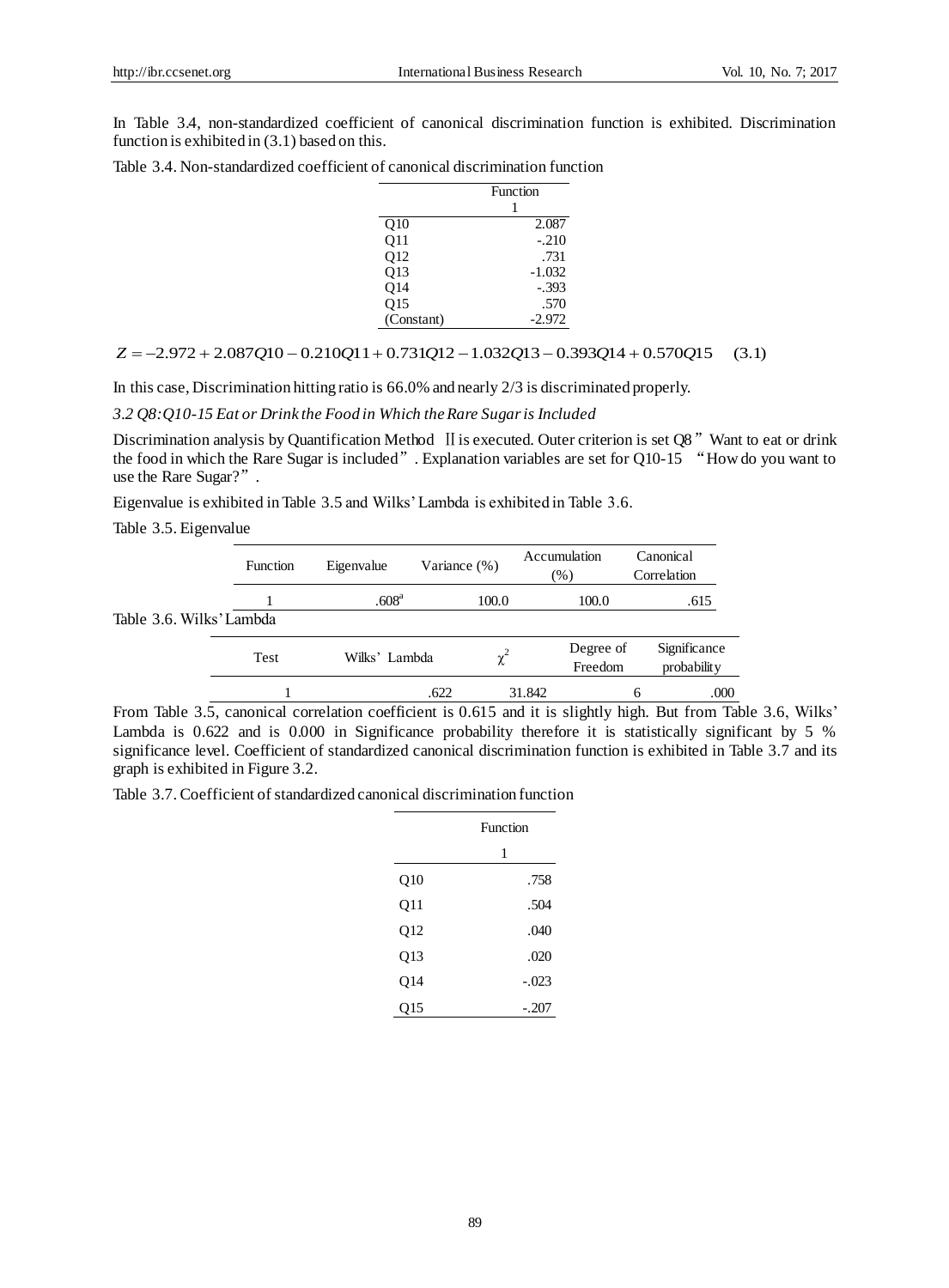

Figure 3.2. Chart of the Coefficient of standardized canonical discrimination function

From Table 3.6 and Figure 3.2, the biggest factor of contribution statistics concerning "Want to eat or drink the food in which the Rare Sugar is included" is Q10"Want to use it in cooking" and the next one is Q11" Can easily use it if there is a recipe", which means "Requirement for cooking".

In Table 3.8, non-standardized coefficient of canonical discrimination function is exhibited. Discrimination function is exhibited in (3.2) based on this.

|            | Function |
|------------|----------|
|            | 1        |
| Q10        | 1.787    |
| Q11        | 1.272    |
| Q12        | .079     |
| Q13        | .051     |
| Q14        | $-.050$  |
| Q15        | $-.413$  |
| (Constant) | $-3.821$ |

# *Z* = -3.821 + 1.787*Q*10 + 1.272*Q*11 + 0.079*Q*12 + 0.051*Q*13 - 0.050*Q*14 - 0.413*Q*15 (3.2)

In this case, Discrimination hitting ratio is 80.6% and it is rather high. More than 80 % is discriminated properly.

Thus, contribution of the utilization of the Rare Sugar in cooking is high concerning the desire of eating or drinking food in which the Rare Sugar is included.

#### *3.3 Q25:Q10-15Interest in a Diet*

Discrimination analysis by Quantification Method II is executed. Outer criterion is set Q25" Do you take interest in a diet?". Explanation variables are set for Q10-15 "How do you want to use the Rare Sugar?".

Eigenvalue is exhibited in Table 3.9 and Wilks' Lambda is exhibited in Table 3.10.

Table 3.9. Eigenvalue

|                           | Function | Eigenvalue        | Variance (%) | Accumulation<br>(%)  | Canonical<br>Correlation    |
|---------------------------|----------|-------------------|--------------|----------------------|-----------------------------|
|                           |          | .130 <sup>a</sup> | 100.0        | 100.0                | .340                        |
| Table 3.10. Wilks' Lambda |          |                   |              |                      |                             |
|                           | Test     | Wilks' Lambda     | $\chi^2$     | Degree of<br>Freedom | Significance<br>probability |
|                           |          |                   | .885         | 19.854               | .003<br>h                   |

From Table 3.9, canonical correlation coefficient is 0.340 and it is low. But from Table 3.10, Wilks' Lambda is 0.885 and is 0.003 in Significance probability therefore it is statistically significant by 5 % significance level. Coefficient of standardized canonical discrimination function is exhibited in Table 3.11 and its graph is exhibited in Figure 3.3.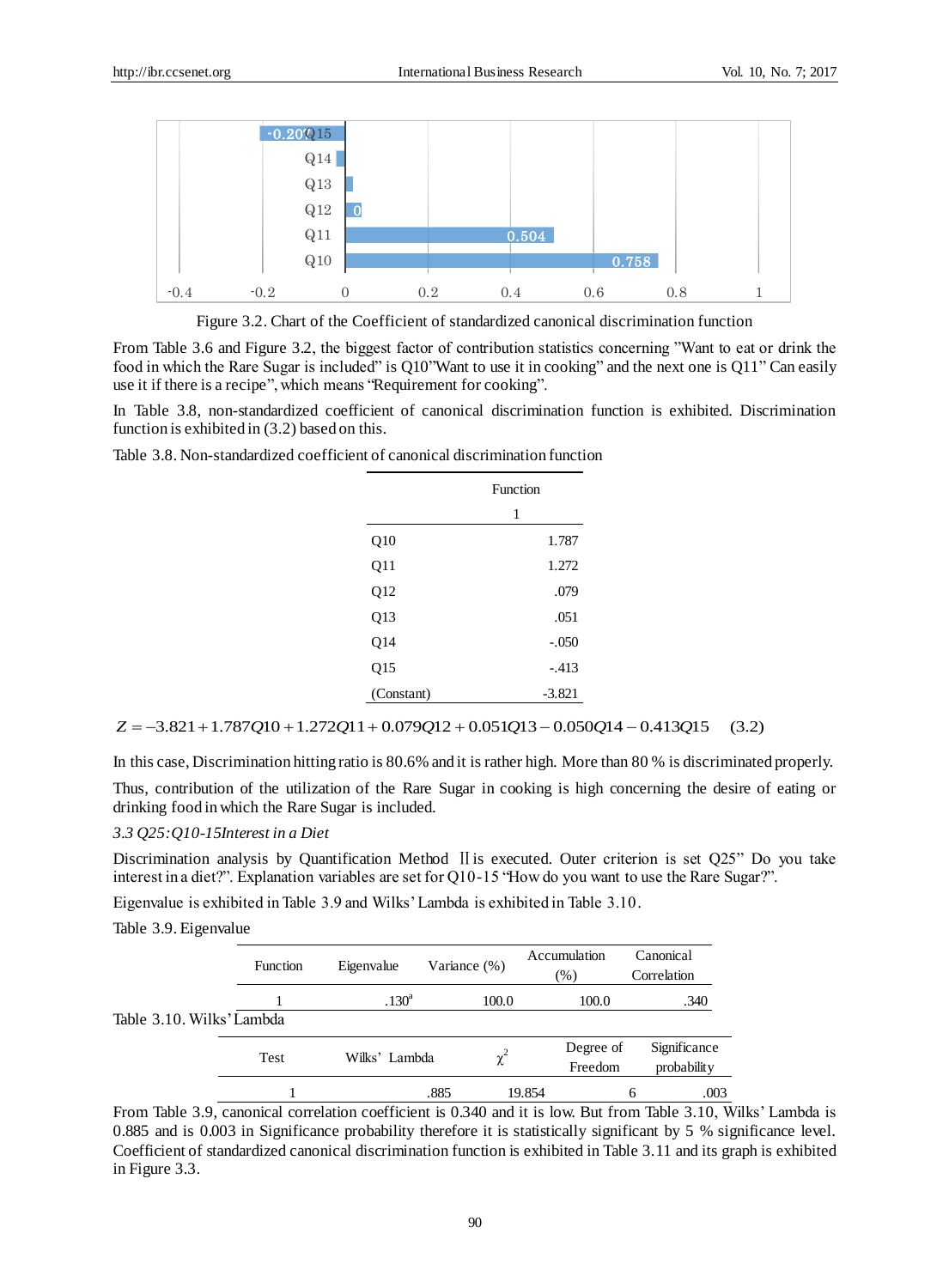Q10 .532<br>O11 .238  $\overline{Q}$ 11 -.238<br> $\overline{Q}$ 12 .331 Q12 .331<br>O13 .484 Q13 .484<br>Q14 .443 Q14 .443<br>Q15 .070

Q15

Function 1

|          | $-Q157$ |  |       |       |       |  |
|----------|---------|--|-------|-------|-------|--|
|          | Q14     |  |       | 0.443 |       |  |
|          | Q13     |  |       | 0.484 |       |  |
|          | Q12     |  | 0.331 |       |       |  |
| $-0.238$ | Q11     |  |       |       |       |  |
|          | Q10     |  |       |       | 0.532 |  |

#### Table 3.11.Coefficient of standardized canonical discrimination function



From Table 3.11 and Figure 3.3, the biggest factor of contribution statistics concerning " Interest in a diet" is Q10"Want to use it in cooking" and the next one is Q13" Want to know where I can get information because I want to use it as a supplement", Q14"Want to know the hospital where the Rare Sugar is used as a tool for treatment" which means that it is a factor concerning eating or drinking, supplement and treatment auxiliary chemicals.

In Table 3.12, non-standardized coefficient of canonical discrimination function is exhibited. Discrimination function is exhibited in (3.3) based on this.

| Table 3.12. Non-standardized coefficient of canonical discrimination function |  |
|-------------------------------------------------------------------------------|--|
|-------------------------------------------------------------------------------|--|

|                 | Function |          |
|-----------------|----------|----------|
|                 | 1        |          |
| Q10             |          | 1.082    |
| Q <sub>11</sub> |          | $-.633$  |
| Q12             |          | .672     |
| Q13             |          | 1.367    |
| Q14             |          | .965     |
| Q15             |          | $-.143$  |
| (Constant)      |          | $-4.465$ |

# *Z* =  $-4.465 + 1.082Q10 - 0.633Q11 + 0.672Q12 + 1.367Q13 + 0.965Q14 - 0.143Q15$  (3.3)

In this case, Discrimination hitting ratio is 68.9% and nearly 2/3 is discriminated properly.

Thus, contribution of the item "Want to use it in the cooking" is high concerning the utilization of the Rare Sugar.

#### *3.4 Q25:Q16-22 Interest in a Diet*

Discrimination analysis by Quantification Method II is executed. Outer criterion is set Q25" Do you take interest in a diet?". Explanation variables are set for Q16-22 "Anxiety in using the Rare Sugar".

Eigenvalue is exhibited in Table 3.13 and Wilks' Lambda is exhibited in Table 3.14.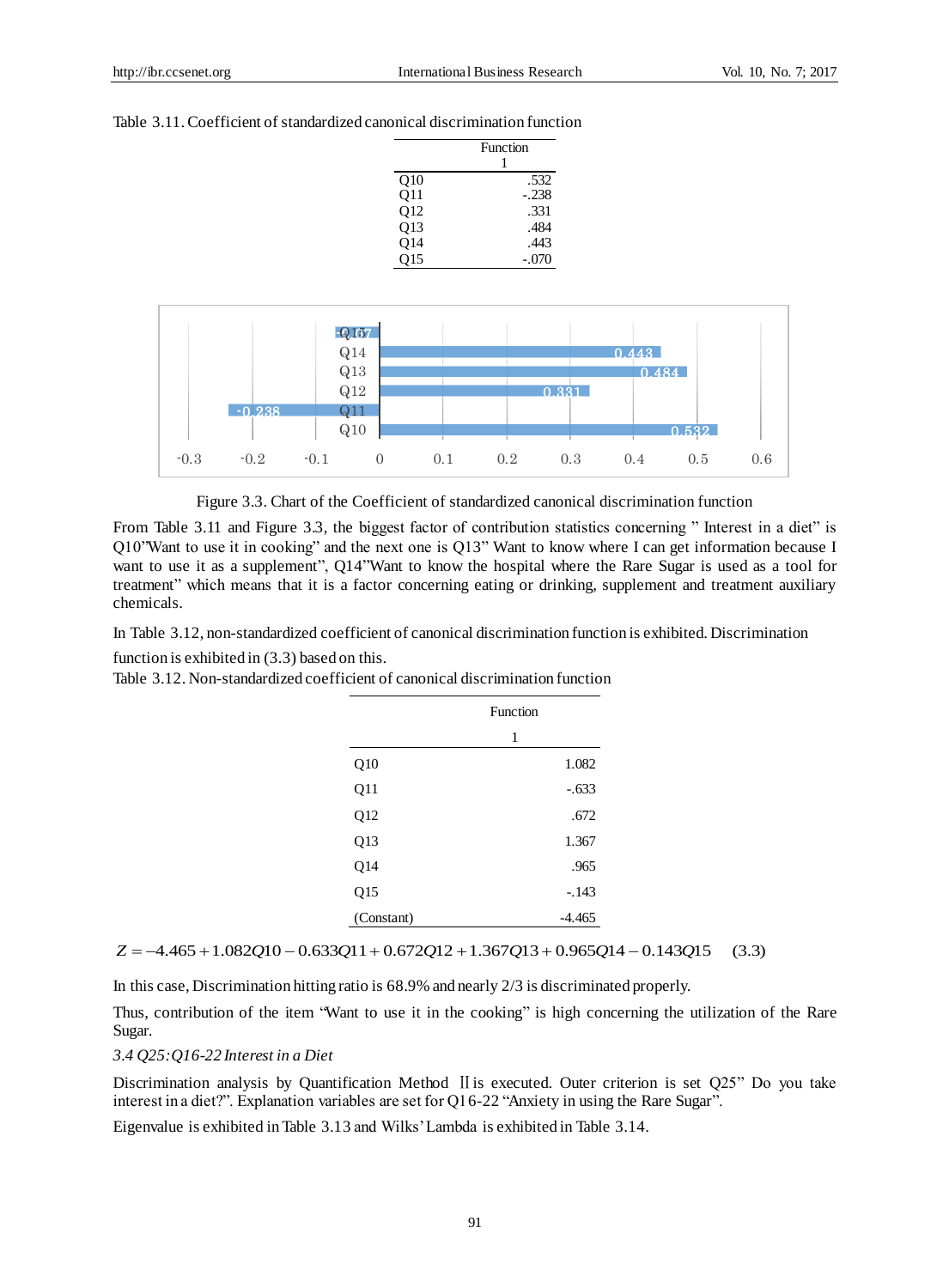Table 3.13. Eigenvalue

|                           | <b>Function</b> | Eigenvalue    | Variance (%) |                | Accumulation<br>$\frac{9}{6}$ ) | Canonical<br>Correlation    |
|---------------------------|-----------------|---------------|--------------|----------------|---------------------------------|-----------------------------|
|                           |                 | $115^{\circ}$ |              | 100.0          | 100.0                           | .321                        |
| Table 3.14. Wilks' Lambda |                 |               |              |                |                                 |                             |
|                           | Test            | Wilks' Lambda |              | $\mathbf{v}^2$ | Degree of<br>Freedom            | Significance<br>probability |
|                           |                 |               | .897         | 17.635         |                                 | .014                        |

From Table 3.13, canonical correlation coefficient is 0.321 and it is low. But from Table 3.14, Wilks' Lambda is 0.897 and is 0.014 in Significance probability therefore it is statistically significant by 5 % significance level. Coefficient of standardized canonical discrimination function is exhibited in Table 3.15 and its graph is exhibited in Figure 3.4.

Table 3.15. Coefficient of standardized canonical discrimination function

|                 | Function |
|-----------------|----------|
| O <sub>16</sub> | .436     |
| Q17             | .406     |
| O18             | $-.526$  |
| O <sub>19</sub> | .458     |
| Q20             | .069     |
| Q21             | .271     |
| O <sub>22</sub> | $-.003$  |
|                 |          |



Figure 3.4. Chart of the Coefficient of standardized canonical discrimination function

From Table 3.15 and Figure 3.4, the biggest factor of contribution statistics concerning " Interest in a diet" is Q18"Cannot grasp the concrete effect" and the next one is Q19" Cannot have confidence that it is safe for anybody", Q16"Not so popular", Q17"Seems to be expensive" which means that it is a factor concerning the question while usage.

In Table 3.16, non-standardized coefficient of canonical discrimination function is exhibited. Discrimination function is exhibited in (3.4) based on this.

|                 | Function |
|-----------------|----------|
|                 |          |
| Q16             | .998     |
| Q17             | .862     |
| Q18             | $-1.047$ |
| Q19             | .967     |
| Q20             | .142     |
| Q <sub>21</sub> | .604     |
| Q22             | $-.005$  |
| ((Constant)     | $-3.177$ |

*Z* = -3.177 + 0.998*Q*16 + 0.862*Q*17 - 1.047*Q*18 + 0.967*Q*19 + 0.142*Q*20 + 0.604*Q*21 - 0.005*Q*22 (3.4)

In this case, Discrimination hitting ratio is 65.5% and nearly 2/3 is discriminated properly.

Thus, contribution of the item that concrete effect of the Rare Sugar cannot be found is high concerning the interest in a diet.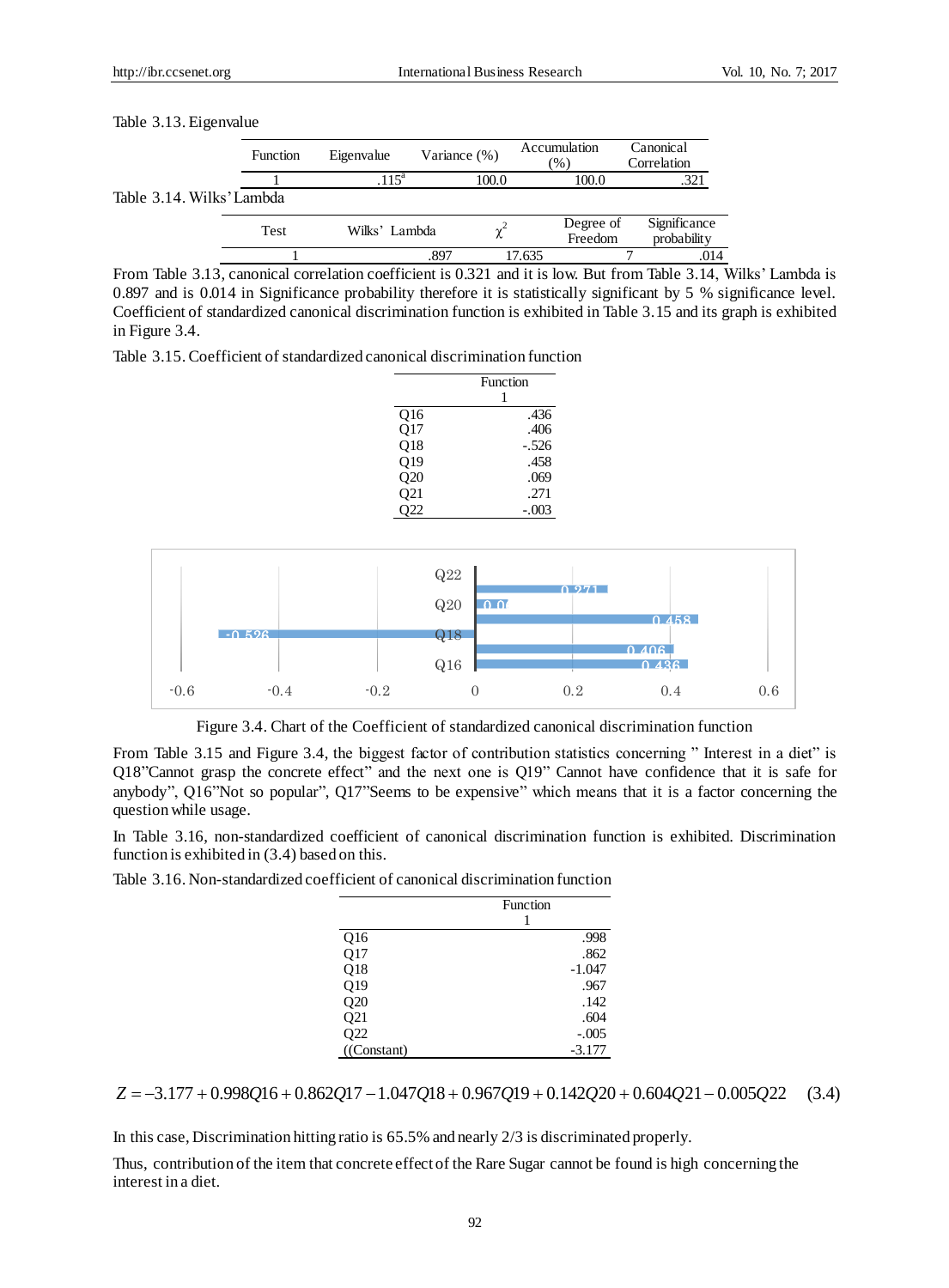#### 3.5 Q26:Q10-15Be Careful for the Health

Discrimination analysis by Quantification Method II is executed. Outer criterion is set Q26" Are you careful for the health?". Explanation variables are set for Q10-15 "How do you want to use the Rare Sugar?".

Eigenvalue is exhibited in Table 3.17 and Wilks' Lambda is exhibited in Table 3.18.

#### Table 3.17. Eigenvalue

Table 3.

|                    | <b>Function</b> | Eigenvalue        | Variance (%) |          | Accumulation<br>$(\% )$ | Canonical<br>Correlation    |
|--------------------|-----------------|-------------------|--------------|----------|-------------------------|-----------------------------|
|                    |                 | .108 <sup>a</sup> |              | 100.0    | 100.0                   | .312                        |
| .18. Wilks' Lambda |                 |                   |              |          |                         |                             |
|                    | Test            | Wilks' Lambda     |              | $\chi^2$ | Degree of<br>Freedom    | Significance<br>probability |
|                    |                 |                   | .902         | 16.632   |                         |                             |

From Table 3.17, canonical correlation coefficient is 0.312 and it is low. But from Table 3.18, Wilks' Lambda is 0.902 and is 0.011 in Significance probability therefore it is statistically significant by 5 % significance level. Coefficient of standardized canonical discrimination function is exhibited in Table 3.19 and its graph is exhibited in Figure 3.5.

|  | Table 3.19. Coefficient of standardized canonical discrimination function |  |  |  |  |  |
|--|---------------------------------------------------------------------------|--|--|--|--|--|
|--|---------------------------------------------------------------------------|--|--|--|--|--|

|                 | Function |
|-----------------|----------|
|                 |          |
| O <sub>10</sub> | .587     |
| 011             | $-.397$  |
| O <sub>12</sub> | .352     |
| 013             | .345     |
| O <sub>14</sub> | .213     |
| O <sub>15</sub> | .314     |



Figure 3.5. Chart of the Coefficient of standardized canonical discrimination function

From Table 3.19 and Figure 3.5, the biggest factor of contribution statistics concerning " Be careful for the health" is Q10"Want to use it in cooking" and the next one is Q11" Can easily use it if there is a recipe", Q12"Want to know where I can buy it because I want to use it as a seasoning", Q13"Want to know where I can get information because I want to use it as a supplement", which means "Cooking and supplement".

In Table 3.20, non-standardized coefficient of canonical discrimination function is exhibited. Discrimination function is exhibited in (3.5) based on this.

Table 3.20. Non-standardized coefficient of canonical discrimination function

|            | Function |
|------------|----------|
|            |          |
| Q10        | 1.192    |
| Q11        | $-1.058$ |
| Q12        | .714     |
| Q13        | .960     |
| Q14        | .458     |
| Q15        | .651     |
| (Constant) | $-4.323$ |

*Z* =  $-4.323 + 1.192Q10 - 1.058Q11 + 0.714Q12 + 0.960Q13 + 0.458Q14 + 0.651Q15$  (3.5)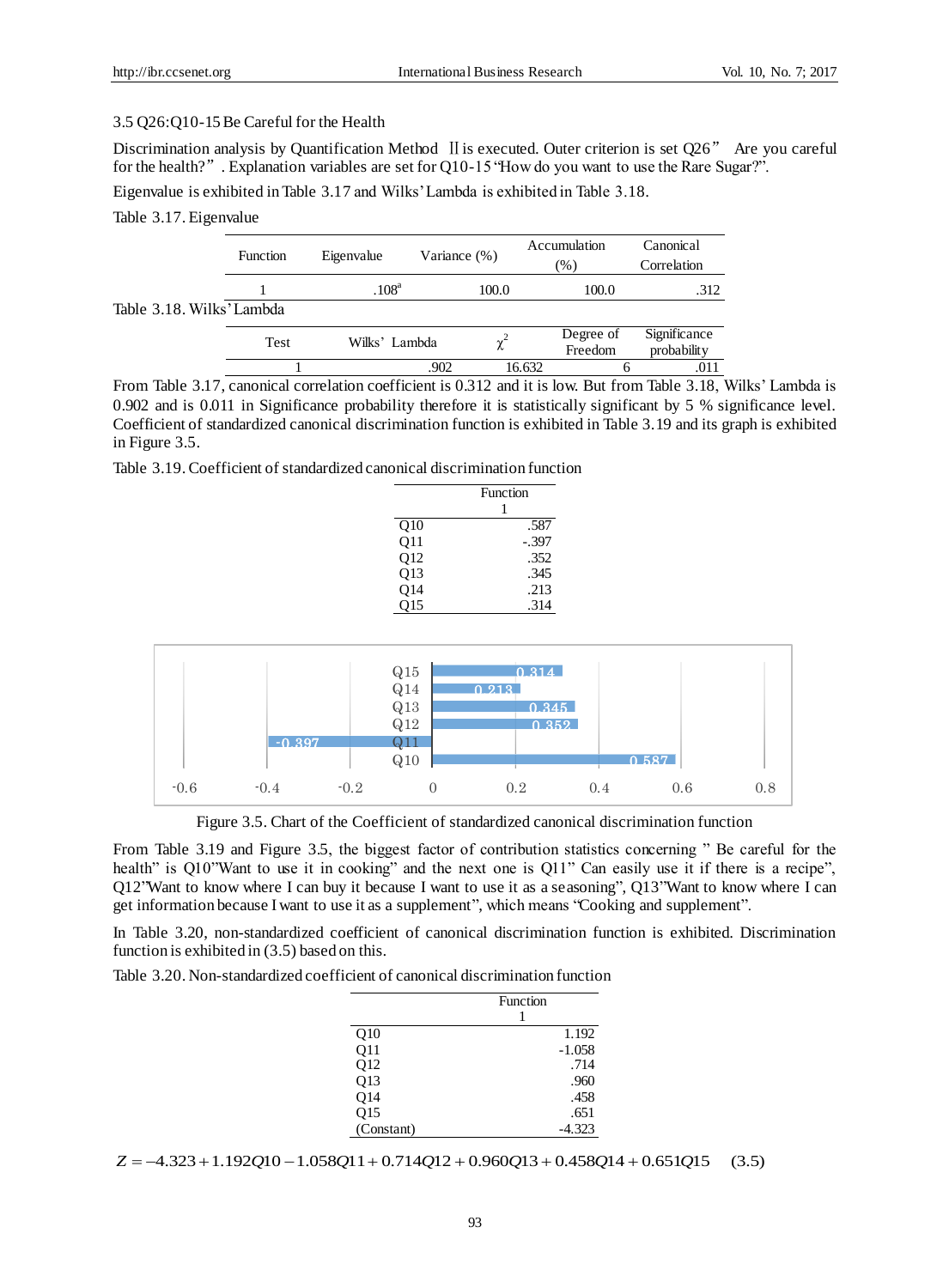In this case, Discrimination hitting ratio is 64.1% and nearly 2/3 is discriminated properly.

Thus, contribution of the utilization of the Rare Sugar to cooking is high concerning " Be careful for the health" therefore producer and seller are required to cope with this request.

*3.6 Q26:Q16-22*

Discrimination analysis by Quantification Method II is executed. Outer criterion is set Q26" Are you careful for the health?". Explanation variables are set for Q16-22 "Anxiety in using the Rare Sugar".

Eigenvalue is exhibited in Table 3.21 and Wilks' Lambda is exhibited in Table 3.22.

#### Table 3.21. Eigenvalue

|                           | Function | Eigenvalue    | Variance $(\% )$ |          | Accumulation<br>$( \% )$ | Canonical<br>Correlation    |
|---------------------------|----------|---------------|------------------|----------|--------------------------|-----------------------------|
|                           |          | $121^a$       |                  | 100.0    | 100.0                    | .329                        |
| Table 3.22. Wilks' Lambda |          |               |                  |          |                          |                             |
|                           | Test     | Wilks' Lambda |                  | $\chi^2$ | Degree of<br>Freedom     | Significance<br>probability |
|                           |          |               | .892             | 18.601   |                          | .010                        |

From Table 3.21, canonical correlation coefficient is 0.329 and it is low. But from Table 3.22, Wilks' Lambda is 0.892 and is 0.010 in Significance probability therefore it is statistically significant by 5 % significance level. Coefficient of standardized canonical discrimination function is exhibited in Table 3.23 and its graph is exhibited in Figure 3.6.

|                 | Function |
|-----------------|----------|
|                 |          |
| O16             | $-.105$  |
| 017             | .206     |
| O18             | -.161    |
| O <sub>19</sub> | .422     |
| O <sub>20</sub> | .078     |
| 021             | .091     |
| O22             | .666     |



Figure 3.6. Chart of the Coefficient of standardized canonical discrimination function

From Table 3.23 and Figure 3.6, the biggest factor of contribution statistics concerning "Be careful for the health" is Q22"Cannot guess how I should use the Rare Sugar to what kind of cooking" and the next one is Q19" Cannot have confidence that it is safe for anybody", Q17"Seems to be expensive", which means "Effective cooking method, safety and economic efficiency".

In Table 3.24, non-standardized coefficient of canonical discrimination function is exhibited. Discrimination function is exhibited in (3.6) based on this.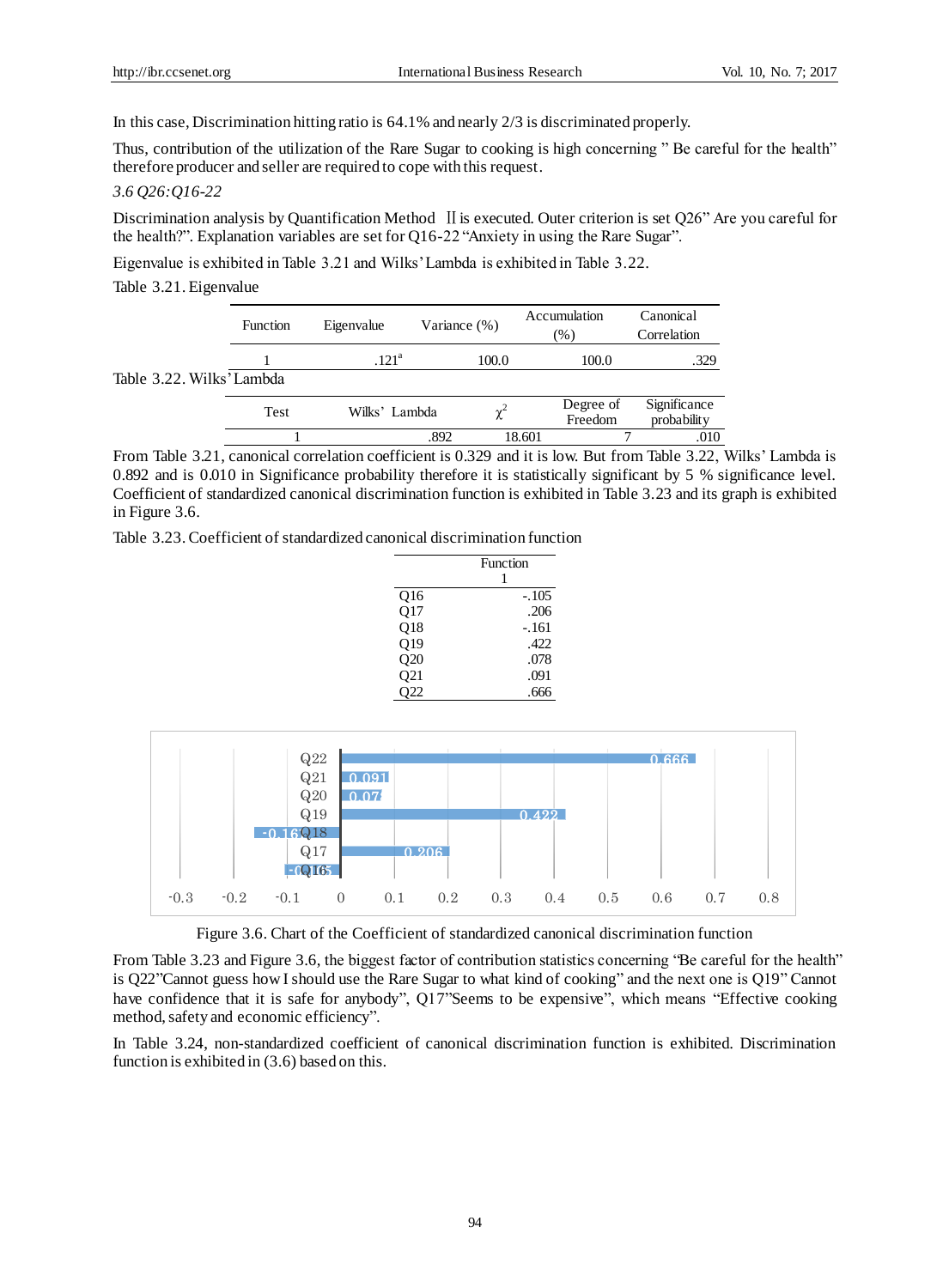| Table 3.24. Non-standardized coefficient of canonical discrimination function |  |  |  |  |  |  |  |  |  |  |  |  |  |  |  |
|-------------------------------------------------------------------------------|--|--|--|--|--|--|--|--|--|--|--|--|--|--|--|
|-------------------------------------------------------------------------------|--|--|--|--|--|--|--|--|--|--|--|--|--|--|--|

|                 | Function |
|-----------------|----------|
|                 |          |
| Q16             | $-.236$  |
| Q17             | .435     |
| O <sub>18</sub> | $-.322$  |
| O <sub>19</sub> | .895     |
| Q20             | .162     |
| Q <sub>21</sub> | .203     |
| O22             | 1.393    |
| (Constant)      | $-3.707$ |

# *Z* = -3.707 - 0.236*Q*16 + 0.435*Q*17 - 0.322*Q*18 + 0.895*Q*19 + 0.162*Q*20 + 0.203*Q*21 + 1.393*Q*22 (3.6)

In this case, Discrimination hitting ratio is 64.9% and nearly 2/3 is discriminated properly.

Thus, in order to make the Rare Sugar prevail to those who are careful for the health, uncomplicated communication of information is required.

#### **4. Remarks**

From the basic statistical results, nearly 90 % examinees know the Rare Sugar and nearly 2/3 of them have ate or drunk the food in which the Rare Sugar is included. 1/4 of examinees had an effect of the Rare sugar who have used it more than 1 month but 2/3 of them could not confirm the distinct effect. Nearly 70 % of examinees want to eat and drink the Rare sugar. Furthermore they want to use it as a "Supplement", "Recipe", "Tool for treatment" and "Cooking". While the anxiety factors are "Not so famous", "Rarely can be seen in shops", "Economic efficiency", "Safety", and "Surrounding people do not use it so often".

Therefore uncomplicated communication information is essential in order to make the Rare Sugar prevail.

By the analysis Quantification MethodⅡ, contribution of the factor "Want to use it in cooking" is high in discrimination of "Effect" and those of "Cooking" is high for the desire of drinking and eating in the future. Contribution of the factor as cooking and supplement is high in discrimination of "Interest in a diet". Contribution of the factor "Concrete effect", "Safety", "Know well", and "Question while using" are high for the doubt and anxiety during this case. Contribution of the factor "How to use the Rare Sugar in cooking" and "Enhancement of recipe" are high for the daily consciousness of health. Contribution of the factor "Effective cooking method" is high for the doubt and anxiety while in this case.

These knowledge would be an important and helpful information for the effort to prevail the Rare Sugar.

Further study on this should be performed such as text mining analysis.

#### **5. Conclusion**

The Rare Sugars exist naturally and have many kinds (more than 50). They have good effect for health such as prevention of increasing the blood - sugar level after eating, suppression of fat accumulation, suppression of increasing the blood pressure, and anti-oxidative effect etc. It is in the spotlight for many people especially for those who are in the metabolic syndrome. There are few related papers concerning the marketing research and its utilization of this matter. In this paper, a questionnaire investigation was executed in order to clarify consumers' current condition and their consciousness, and to seek the possibility of utilizing the Rare Sugars. Fundamental statistical analysis, Multivariate Analysis by Using Quantification Method II were executed based on that.

From the basic statistical results, nearly 90 % examinees know the Rare Sugar and nearly 2/3 of them have ate or drunk the food in which the Rare Sugar is included. 1/4 of examinees had an effect of the Rare sugar who have used it more than 1 month but 2/3 of them could not confirm the distinct effect. Nearly 70 % of examinees want to eat and drink the Rare sugar. Furthermore they want to use it as a "Supplement", "Recipe", "Tool for treatment" and "Cooking". While the anxiety factors are "Not so famous", "Rarely can be seen in shops", "Economic efficiency", "Safety", and "Surrounding people do not use it so often".

Therefore uncomplicated communication information is essential in order to make the Rare Sugar prevail.

By the analysis Quantification Method Ⅱ, contribution of the factor "Want to use it in cooking" is high in discrimination of "Effect" and those of "Cooking" is high for the desire of drinking and eating in the future. Contribution of the factor as cooking and supplement is high in discrimination of "Interest in a diet". Contribution of the factor "Concrete effect", "Safety", "Know well", and "Question while using" are high for the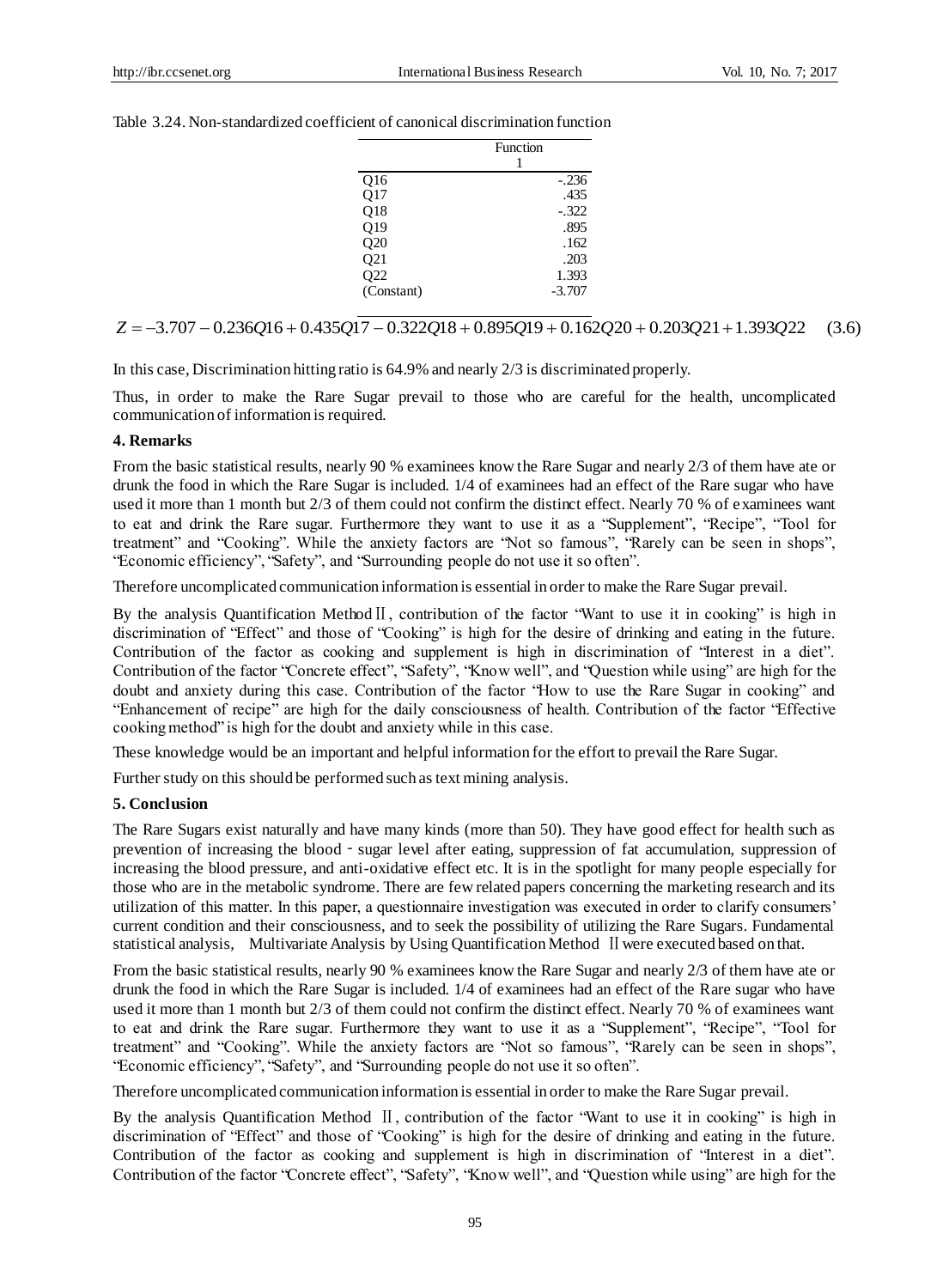doubt and anxiety during this case. Contribution of the factor "How to use the Rare Sugar in cooking" and "Enhancement of recipe" are high for the daily consciousness of health. Contribution of the factor "Effective cooking method" is high for the doubt and anxiety while in this case.

These knowledge would be an important and helpful information for the effort to prevail the Rare Sugar.

The effectiveness of this method should be examined in various cases.

#### **Acknowledgements**

The authors are grateful to all those who supported us for answering the questionnaire investigation.

#### **References**

- Hossain, M. A., Kitagaki, S., Nakano, D., Nishiyama, A., Funamoto, Y., Matsunaga, T., … Tokuda M. (2011 Feb 4). Rare sugar D-psicose improves insulin sensitivity and glucose tolerance in type 2 diabetes Otsuka Long-Evans Tokushima Fatty (OLETF) rats. *Biochem Biophys Res Commun*, *405*(1), 7-12. https://doi.org/10.1016/j.bbrc.2010.12.091
- Yamada, K., Noguchi, C., Kamitori, K., Dong, Y., Hirata, Y., Hossain, M. A., … Yamaguchi, F. (2012 Feb), Rare sugar d-allose strongly induces thioredoxin-interacting protein and inhibits osteoclast differentiation in Raw264 cells. *Nutr Res*, *32*(2), 116-123. https://doi.org/10.1016/j.nutres.2011.12.010
- Hayashi, N., Iida, T., Yamada, T., Okuma, K., Takehara, I., Yamamoto, T., … Tokuda, M. (2010). Study on the postprandial blood glucose suppression effect of D-psicose in borderline diabetes and the safety of long-term ingestion by normal human subjects. *Biosci Biotechnol Biochem*, *74*(3), 510-519. https://doi.org/10.1271/bbb.90707
- Iida, T., Hayashi, N., Yamada, T., Yoshikawa, Y., Miyazato, S., Kishimoto,Y., … Izumori K. (2010). Failure of
- d-psicose absorbed in the small intestine to metabolize into energy and its low large intestinal fermentability in humans. *Metabolism*, *59*(2), 206-214. https://doi.org/10.1016/j.metabol.2009.07.018
- Kajikawa, T., Tada, S., Kitanaka, A., Tokuda, M., Taminat, T., & Analy, J. (2010). Reactivity of rare sugar D-allose during glycation of human serum albumin. *Bio-Sci, 33*(3), 227-236.
- Hirata, Y., Saito, M., Tsukamoto, I., Yamaguchi, F., Sui, L., Kamitori, K., … Tokuda M. (2009 May). Analysis of the inhibitory mechanism of D-allose on MOLT-4F leukemia cell proliferation. *J Biosci Bioeng*, *107*(5), 562-568. https://doi.org/10.1016/j.jbiosc.2008.12.021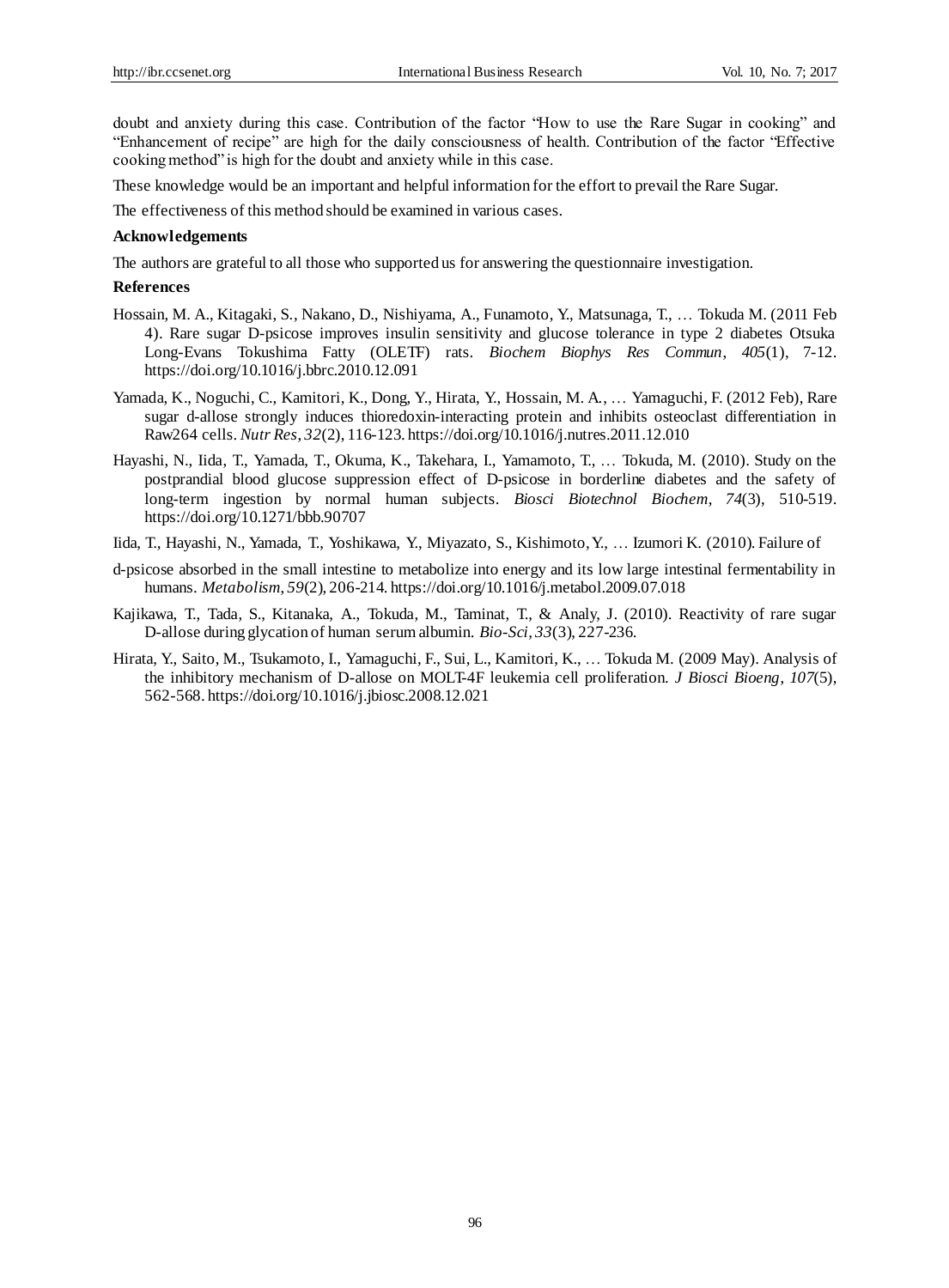## **Appendix.** Questionnaire about the Rare Sugars

◆Questionnaire about the Rare Sugars◆

2015/6/15

The Rare Sugars exist naturally and have many kinds (morethan 50). They have good effect for health such as prevention of increasing the a blood-sugar level after eating, suppression of fat accumulation, suppression of increasing the blood pressure, and antioxidative effect etc. It is in the spotlight for many people especially for those who are in the metabolic syndrome.

|                 | <b>Please select the appropriate item in each column</b> .(Plural answers are allowed for Q2, 9, 24, 28. Select $\oplus \sim \textcircled{2}$ in the right colum for Q7, 8, 10-23, 25-27)                                   |                               |                                |                                 |                                   |                             |  |  |  |  |
|-----------------|-----------------------------------------------------------------------------------------------------------------------------------------------------------------------------------------------------------------------------|-------------------------------|--------------------------------|---------------------------------|-----------------------------------|-----------------------------|--|--|--|--|
|                 | 1.We ask you about the Rare Sugars.                                                                                                                                                                                         |                               |                                |                                 |                                   |                             |  |  |  |  |
|                 | 1-1.Do you know the Rare Sugars?                                                                                                                                                                                            |                               |                                |                                 |                                   |                             |  |  |  |  |
| Q1              | $\mathbb O$ Know $\mathbb O$ Do not know $\Rightarrow$ Proceed to Q8 who has selected $\mathbb O$ and answer until to the last $\mathbb O$                                                                                  |                               |                                |                                 |                                   |                             |  |  |  |  |
|                 | 1-2.   We ask you who have selected ①. Where did you know the Rare Sugar? 【P lural answers are allowed】                                                                                                                     |                               |                                |                                 |                                   |                             |  |  |  |  |
| Q2              | @Magazine @Newspaper ④Shop ©Vending Machine ©Seminar ⑦Internet ⑧Hear from another person ⑨Miscellaneous<br>ΦTV                                                                                                              |                               |                                |                                 |                                   |                             |  |  |  |  |
|                 | ?.3. Do you know that the Rare Sugar has effect on obese prevention and/or diabetes prevention etc.?                                                                                                                        |                               |                                |                                 |                                   |                             |  |  |  |  |
| Q3              | (DKnow) (2Do not know                                                                                                                                                                                                       |                               |                                |                                 |                                   |                             |  |  |  |  |
|                 | 1-4. Have you heard or used the syrup which includes Rare Sugar "Rare Sugar Sweet"?                                                                                                                                         |                               |                                |                                 |                                   |                             |  |  |  |  |
| Q4              | ①Heard ②Not heard                                                                                                                                                                                                           |                               |                                |                                 |                                   |                             |  |  |  |  |
| Q٥              | ①Used ②Not used                                                                                                                                                                                                             |                               |                                |                                 |                                   |                             |  |  |  |  |
|                 | 1-5. Have you drunk or eaten the food which includes the Rare Sugar?                                                                                                                                                        |                               |                                |                                 |                                   |                             |  |  |  |  |
| <u>06</u>       | (DYes ②No                                                                                                                                                                                                                   |                               |                                |                                 | exightly                          |                             |  |  |  |  |
| Q7              | 1-6. We ask you who have selected ① in Q6.Was the Rare Sugar effective after using it for more than one O $\tau$ nink it<br>month?(⇒Proceed to O9)                                                                          | ery much                      | 20 Slightly<br>think so        | @Camuot<br>say either           | do not think                      | <b>CDDo not</b><br>think so |  |  |  |  |
|                 | 1-7. We ask you who have selected 2 in Q1,2 in Q6. Do you want to try to eat or drink the food in which                                                                                                                     | <b>OThink</b> it              | 20 Slightly                    | <b>23 Cannot</b>                | <b>DSlightly</b><br>do not think  | (b)Do not                   |  |  |  |  |
| Q8              | the Rare Sugar is included?                                                                                                                                                                                                 | ery much                      | think so                       | say either                      |                                   | think so                    |  |  |  |  |
|                 | 1-8.   What kind of food do you want to eat if the Rare Sugar is included? [P lural answers are allowed]                                                                                                                    |                               |                                |                                 |                                   |                             |  |  |  |  |
| Q9              | (DCake ②Jujce ③Japanese food ④Western food ⑤Chinese food ⑥Miscellaneous                                                                                                                                                     |                               |                                |                                 |                                   |                             |  |  |  |  |
|                 | -9 How do you want to use the Rare Sugar?                                                                                                                                                                                   | <b>O</b> Think it             | 20 Slightly                    | <b>@Camot</b>                   | <b>OShehfly</b>                   | <b>CDonot</b>               |  |  |  |  |
| Q10             | a I want to use it in the cooking.                                                                                                                                                                                          | erv much<br><b>OThink it</b>  | hink so                        | sav either.                     | do not think                      | think so                    |  |  |  |  |
| Q11             | b. I can easily use it if there is a recipe.                                                                                                                                                                                | rerv much                     | <b>20 Slightly</b><br>hink so  | <b>COCannot</b><br>sav either.  | <b>CoSlightly</b><br>do not think | <b>CDDo not</b><br>think so |  |  |  |  |
| Q12             | c. I want to know where I can buy it because I want to use it as a seasoning.                                                                                                                                               | OT hink it<br>rerv much       | 20 Slightly<br>think so        | <b>@Camot</b><br>sav either.    | <b>OSlightly</b><br>do not think  | <b>GDo not</b><br>think so  |  |  |  |  |
| Q13             | d. I want to know where I can get information because I want to use it as a supplement.                                                                                                                                     | <b>OThink it</b><br>rerv much | 20 Slightly<br>hink so         | <b>@Camot</b><br>say either.    | <b>COSTEMITY</b><br>do not think  | <b>GDo not</b><br>think so  |  |  |  |  |
| Q14             | e. I want to know the hospital where the Rare Sugar is used as a tool for treatment.                                                                                                                                        | OThink it                     | 22 Slightly                    | <b>Co</b> Cannot                | <b>OShendy</b>                    | <b>CD<sub>Do not</sub></b>  |  |  |  |  |
|                 |                                                                                                                                                                                                                             | 'erv much<br>OT hink it       | hink so<br><b>20 Slightly</b>  | say either.<br><b>23 Cannot</b> | do not think<br><b>OSlightly</b>  | think so<br><b>GDo not</b>  |  |  |  |  |
| Q15             | f I want to know how long I should use it in order to confirm the effectiveness.<br>l-10.Do you have a question(doubt) or anxiety for the Rare Sugar?                                                                       | erv much                      | think so                       | say either                      | do not think                      | think so                    |  |  |  |  |
|                 |                                                                                                                                                                                                                             | <b>O</b> Think it             | 20 Shightly                    | @Camot                          | <b>OSlightly</b>                  | <b>GDo not</b>              |  |  |  |  |
| Q16             | a It is not so popular.                                                                                                                                                                                                     | rery much                     | think so                       | say either                      | do not think                      | think so                    |  |  |  |  |
| Q17             | b. It seems to be expensive.                                                                                                                                                                                                | <b>OThink</b> it<br>erv much  | <b>20 Slightly</b><br>think so | <b>@Camot</b><br>say either.    | <b>OSlightly</b><br>da nat think  | <b>CDo not</b><br>think so  |  |  |  |  |
| Q18             | c. I cannot grasp the concrete effect.                                                                                                                                                                                      | OT hink it                    | 20 Slightly                    | <b>@Camot</b>                   | <b>D</b> Slightly<br>do not think | <b>ODo not</b>              |  |  |  |  |
|                 |                                                                                                                                                                                                                             | ery much                      | think so                       | say either                      | alisngnny                         | think so<br><b>CDo</b> not  |  |  |  |  |
| Q19             | d. I cannot have confidence that it is safe for anybody.                                                                                                                                                                    | <b>DT hink it</b><br>ery much | <b>20 Slightly</b><br>think so | <b>@Camot</b><br>say either     | do not think                      | think so                    |  |  |  |  |
| Q20             | e. Surrounding people do not use it so often.                                                                                                                                                                               | <b>DT hink it</b><br>erv much | 20 Slightly                    | <b>@Camot</b><br>say eithe r    | absnemy<br>do not think           | <b>CDo not</b><br>think so  |  |  |  |  |
|                 |                                                                                                                                                                                                                             | DT hink it                    | think so<br><b>20 Slightly</b> | <b>@Campot</b>                  | <b>A.</b> Shently                 | <b>DDo not</b>              |  |  |  |  |
| Q21             | f. I cannot find the food in the shop in which the Rare Sugar is included.                                                                                                                                                  | ery much                      | think so                       | say either                      | do not think<br><b>O</b> Shghtly  | think so                    |  |  |  |  |
| Q22             | g. I cannot guess how I should use the Rare Sugar to what kind of cooking?                                                                                                                                                  | OThink it<br>ery much         | 20 Slightly<br>think so        | <b>@Camot</b><br>say either     | do not think                      | <b>CDo not</b><br>think so  |  |  |  |  |
| Q23             | )<br>h Miscellaneous(                                                                                                                                                                                                       | <b>OThink it</b>              | <b>20 Slightly</b>             | <b>SDCannot</b>                 | <b>A</b> Shghtly<br>do not think  | <b>(b)Do not</b>            |  |  |  |  |
|                 |                                                                                                                                                                                                                             | r erv much                    | think so                       | say either                      |                                   | think so                    |  |  |  |  |
|                 | 1-11.Choose the drink that you are interested in.[Plural answers are allowed]<br>Uaojiru (2008-1 (oral rehydration solutionDnnk for sports) (Ddesignated health drink (Q)dnnk with the Kare Sugar (Q/None (U/Miscellaneous) |                               |                                |                                 |                                   |                             |  |  |  |  |
| Q <sub>24</sub> |                                                                                                                                                                                                                             | <b>OThink</b> it              | 22 Slightly                    | <b>@Camot</b>                   | <b>A)Slightly</b>                 | <b>CDonot</b>               |  |  |  |  |
| Q25             | 1-12. Do you take interest in a diet?                                                                                                                                                                                       | rery much                     | think so                       | say eithe r                     | do not think                      | think so                    |  |  |  |  |
|                 |                                                                                                                                                                                                                             | <b>DT hink it</b>             | ØSlightly                      | <b>@Camot</b>                   | <b>O</b> Slightly                 | <b>GDo not</b>              |  |  |  |  |
| Q26             | 1-13. Are you careful for the health?                                                                                                                                                                                       | rery much                     | think so                       | say either                      | do not think<br>50                | think so                    |  |  |  |  |
| Q27             | 1-14. Do you take interest in the designated health food?                                                                                                                                                                   | OT hink it<br>rery much       | <b>20 Slightly</b><br>think so | <b>@Camot</b><br>say either     | <b>AJShghtiy</b><br>do not think  | <b>CDo not</b><br>think so  |  |  |  |  |
|                 | 1-15. Which method would be suitable for the Rare Sugar to become popular?                                                                                                                                                  |                               |                                |                                 |                                   |                             |  |  |  |  |
|                 | OTV CM (2) Use Twitter,Facebook (2) Advertisement by the company (2) Spread the wayof cooking (2) Sell candywith the Rare Sugar                                                                                             |                               |                                |                                 |                                   |                             |  |  |  |  |
| Q28             | © Sell juice with the Rare Sugar © Restaurant at which the Rare Sugar is used in the cooking © Use it in the food at the hospital © Sell it as a supplement © Make                                                          |                               |                                |                                 |                                   |                             |  |  |  |  |
|                 | rromotion byutilizing famous sportsmen or entertainers. (IDMscellaneous)                                                                                                                                                    |                               |                                |                                 |                                   |                             |  |  |  |  |